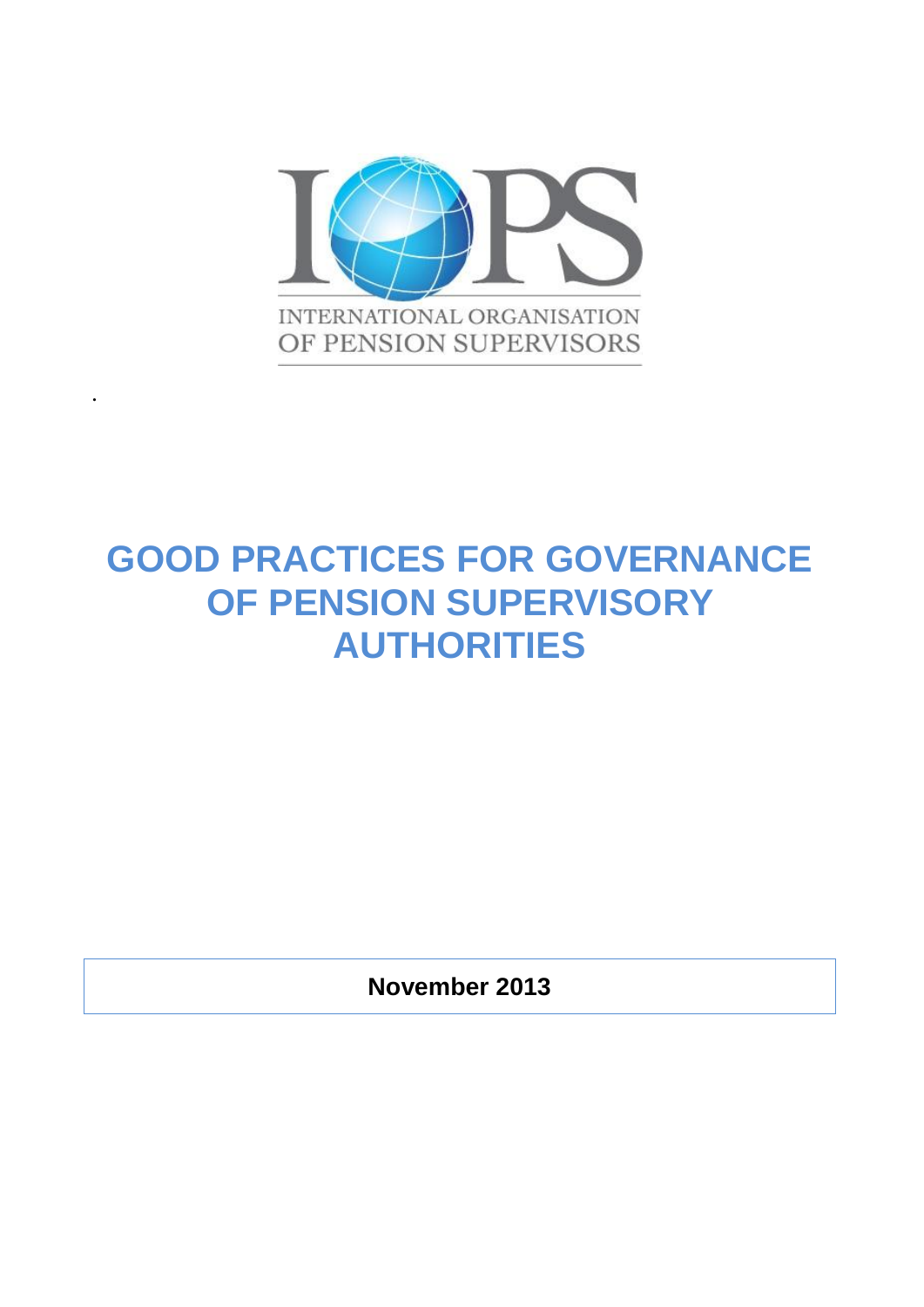## **GOOD PRACTICES FOR GOVERNANCE OF PENSION SUPERVISORY AUTHORITIES**

#### **Introduction**

1. Promoting good governance has been at the heart of on-going reform efforts in many countries in recent years, resulting in extensive research as well as the adoption of national and internationally recognised standards and principles on the topic. Adherence to good governance practices by private pension funds (and other financial institutions responsible for managing and administering private pensions) and also by public authorities involved in their regulation and supervision is essential to strengthen private pension systems and enhance public confidence in the oversight process.

2. Along with various measures directed to reinforce and achieve greater efficiency of the supervisory control over financial institutions (e.g. improving internal organisation/structures, gaining new powers and resources, implementing a risk-based approach to supervision.), strengthening internal governance structures has also been a priority for financial supervisory authorities, including pension supervisory authorities.

3. Recognising the crucial importance of good governance for pension supervisory authorities as highlighted in the IOPS Principles of Private Pension Supervision<sup>1</sup> (November 2010), the IOPS has developed good practices as guidance for its Members and other pension supervisory authorities.

### **Scope and Coverage<sup>2</sup>**

4. A system of good governance within a pension supervisory authority, supported by effective internal risk management and controls and independent external audit, should lead to good management, accountability and performance outcomes, the optimal use of resources, and positive engagement with relevant stakeholders and the public. Ultimately such a system should enable the pension supervisory authorities to efficiently fulfil their supervisory mandate and achieve their main objectives.

5. The current good practices build on:

- Principle 10 of the IOPS Principles of Private Pension Supervision, which provides a solid framework for governance of pension supervisory authorities. According to Principle 10, good governance can be summarised under four broad categories: *independence, adequacy, transparency and integrity<sup>3</sup>;* 

- Good governance principles elaborated for other public bodies;<sup>4</sup> and

<sup>&</sup>lt;sup>1</sup> IOPS Principles of Private Pension Supervision, [www.iopsweb.org.](http://www.iopsweb.org/)

 $2 \text{ In EU countries, the good practices may not apply to those pension funds and pension plans that fall outside the$ scope of the EU Directive 2003/41/EC of the European Parliament and of the Council of 3 June 2003 on the activities and supervision of institutions for occupational retirement provision, e.g. pensions funded via book reserves.

Though the objective of the present document is to develop good governance criteria for supervisory authorities responsible of the oversight for private pension plans and funds, it may also be considered, under certain circumstances, appropriate to apply these criteria to the supervisory authorities responsible for public pension plans.

 $3$  Footnote 14 of the IOPS Principle 10, www.iopsweb.org.

The Good Governance Standard for Public Services, UK, 2004, [http://www.cipfa.org/policy-and](http://www.cipfa.org/policy-and-guidance/reports/good-governance-standard-for-public-services)[guidance/reports/good-governance-standard-for-public-services](http://www.cipfa.org/policy-and-guidance/reports/good-governance-standard-for-public-services)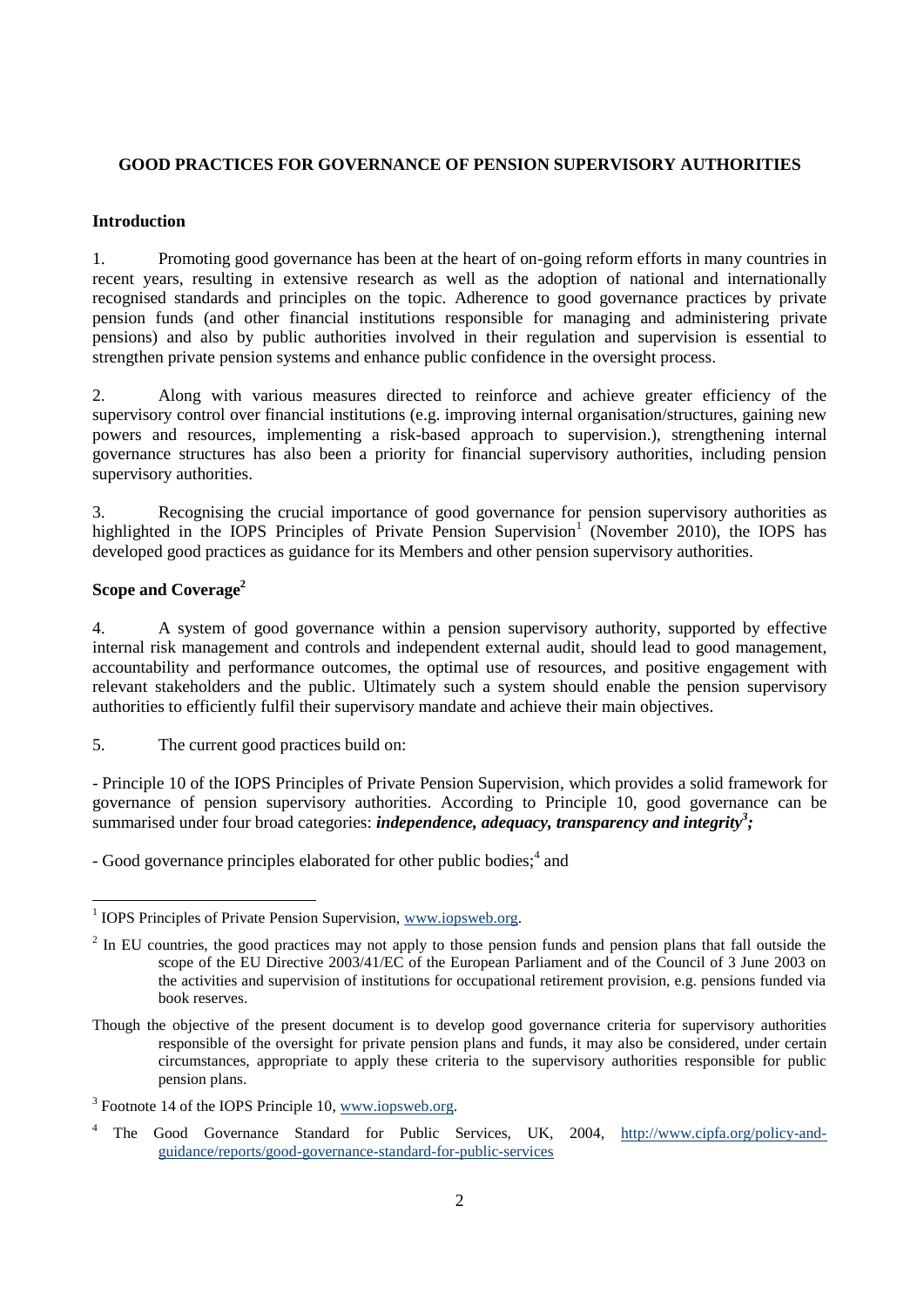- Principles and standards of good governance for financial institutions as well as other related background reports prepared by international organisations, such as  $IAIS<sup>5</sup>$ ,  $OECD<sup>6</sup>$  or  $IOSCO<sup>7</sup>$ .

6. These good practices are also based on the previous work developed by the IOPS in the area, namely IOPS Working Paper 10 of November 2009 on "Governance and Performance Measurement of Pension Supervisory Authorities,"<sup>8</sup> as well as the results of the assessment of countries' compliance with the IOPS Principles on Private Pension Supervision. These good practices should be read in conjunction with the IOPS Principles on Private Pension Supervision.

7. Governance arrangements of pension supervisory authorities among IOPS Members vary considerably because of their size, structure and legislative background. Despite this diversity, the IOPS believes that general good governance practices can be identified that will be helpful to the IOPS Members when reviewing and reinforcing their current governance framework.

8. These good practices on governance do not aim to duplicate or substitute existing governance principles already adopted by or in force within pension supervisory authorities. Their purpose is to provide a list of internationally recognised good governance criteria for consideration and action by pension supervisors. They allow supervisory authorities to compare and evaluate their own governance codes against current global good practice and enable them to take measures to improve them, if necessary.

9. The IOPS good practices for governance suit various types of organisational structures of pension supervisory authorities (specialised, partially integrated and integrated) and a wide range of governance arrangements adopted by the IOPS Members.

10. For consistency purposes and to ensure that the IOPS good practices for governance cover a wide variety of legal, organisational, procedural, and administrative structures of the current and any future IOPS Members, the following general terms used within the core text of the good practices and their meanings are listed below.

### **Terminology**

 *Pension supervisory authority*: any entity, responsible in a whole or in part for the supervision of pension funds, plans, schemes or arrangements in a country or a subdivision of a country, whether invested with its own personality or not.<sup>9</sup>

| Foundation                                                                                                                                              | of     | Governance,<br>http://www.apsc.gov.au/foundations/introduction.htm                                                                      |     | Australian | Public     |            | <b>Services</b> | Commission. |          | April  | 2009, |
|---------------------------------------------------------------------------------------------------------------------------------------------------------|--------|-----------------------------------------------------------------------------------------------------------------------------------------|-----|------------|------------|------------|-----------------|-------------|----------|--------|-------|
| <b>Public</b>                                                                                                                                           | Sector | Governance.<br>http://www.anao.gov.au/Publications/Better-Practice-Guides?page=3                                                        | the |            | Australian | National   | Audit           | Office.     |          | August | 2003: |
| 5 <sub>1</sub><br>IAIS                                                                                                                                  |        | Insurance Core Principles, Standards, Guidance and Assessment Methodology, October 2012,<br>http://www.iaisweb.org/index.cfm?pageID=795 |     |            |            |            |                 |             |          |        |       |
| 6<br>Recommendation on Core Principles of Occupational Pension Regulation, June 2009:<br><b>OECD</b><br>http://www.oecd.org/dataoecd/14/46/33619987.pdf |        |                                                                                                                                         |     |            |            |            |                 |             |          |        |       |
| IOSCO.                                                                                                                                                  |        | Examination                                                                                                                             | of  | Governance | for        | collective | investment      |             | schemes. | June   | 2006. |

8 <http://www.iopsweb.org/dataoecd/31/56/43946767.pdf>

<http://www.iosco.org/library/pubdocs/pdf/IOSCOPD219.pdf>

<sup>&</sup>lt;sup>9</sup> IOPS Principles on Private Pension Supervision, November 2010, [www.iopsweb.org.](http://www.iopsweb.org/)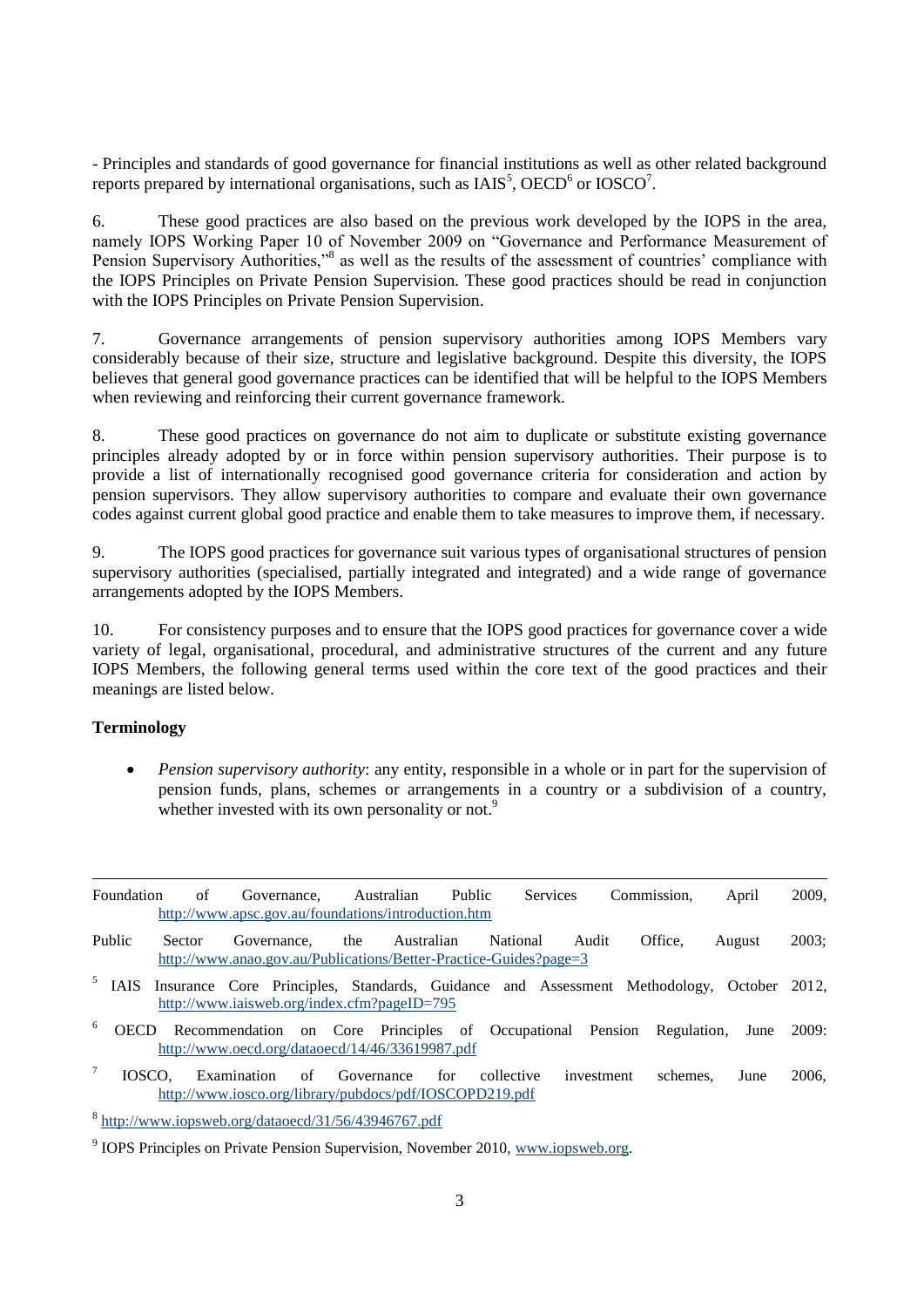- *Overseeing authorities*: (parent) ministry or other statutory authority and the legislature, when required by the governing legislation, responsible for monitoring the activities of the pension supervisory authority.
- *Head of pension supervisory authority:* a person who is appointed by the relevant public authorities and charged with the overall responsibility, possibly shared with other members of the Governing body, for managing the authority so that it efficiently carries out its mission and achieves its statutory objectives while ensuring the efficient and ethical use of resources.
- *Governing body*: the body with overall responsibility to direct and ensure strategic planning, oversight and control of the authority. This body may be composed entirely of senior executives of the authority, or entirely of non-executive members or may comprise a combination of the two.
- *Governance structure* of the pension supervisory authority generally refers to the governance framework and processes by which the authority is directed, controlled and held accountable.
- *Pension plan<sup>10</sup>*: a pension plan is a legally binding contract having an explicit retirement objective (or  $-$  in order to satisfy tax-related conditions or contract provisions  $-$  the benefits cannot be paid at all or without a significant penalty unless the beneficiary is older than a legally defined retirement age). This contract may be part of a broader employment contract, it may be set forth in the plan rules or documents, or it may be required by law. In addition to having an explicit retirement objective, pension plans may offer additional benefits, such as disability, sickness, and survivors' benefits.
- **Pension fund<sup>11</sup>**: a pension fund is a legally separated pool of assets forming an independent legal entity that is bought with the contributions to a pension plan for the exclusive purpose of financing pension plan benefits. The plan/fund members have a legal or beneficial right or some other contractual claim against the assets of the pension fund. Pension funds take the form of either a special purpose entity with legal capacity (such as a trust, foundation, or corporate entity) or a legally separated fund without legal capacity managed by a dedicated provider (pension fund Management Company) or other financial institution on behalf of the plan/fund members.
- *Private pension fund:<sup>12</sup>* a pension fund that is regulated under private sector law.
- *Private pension plans*:<sup>13</sup> a pension plan administrated by an institution other than general government. Private pension plans may be administrated directly by a private sector employer acting as the plan sponsor, a private pension fund or a private sector provider. Private pension plans may complement or substitute for public pension plans. In some countries, these may include plans for public sector workers.
- *Supervised entities:* private pension funds, plans, schemes, pension service providers and arrangements that have been at any time under the competence (within the purview) of a pension supervisory authority.
- *Pension services providers:* entity providing private pension products or services.

<sup>10</sup> Private Pensions, OECD Classification and Glossary

[http://www.oecd.org/document/42/0,3746,en\\_2649\\_34853\\_34768618\\_1\\_1\\_1\\_1,00.html](http://www.oecd.org/document/42/0,3746,en_2649_34853_34768618_1_1_1_1,00.html)

 $13$  Idem footnote 10.

 $11$  Idem footnote 10.

<sup>&</sup>lt;sup>12</sup> Idem footnote 10.

[http://www.oecd.org/document/42/0,3746,en\\_2649\\_34853\\_34768618\\_1\\_1\\_1\\_1,00.html](http://www.oecd.org/document/42/0,3746,en_2649_34853_34768618_1_1_1_1,00.html)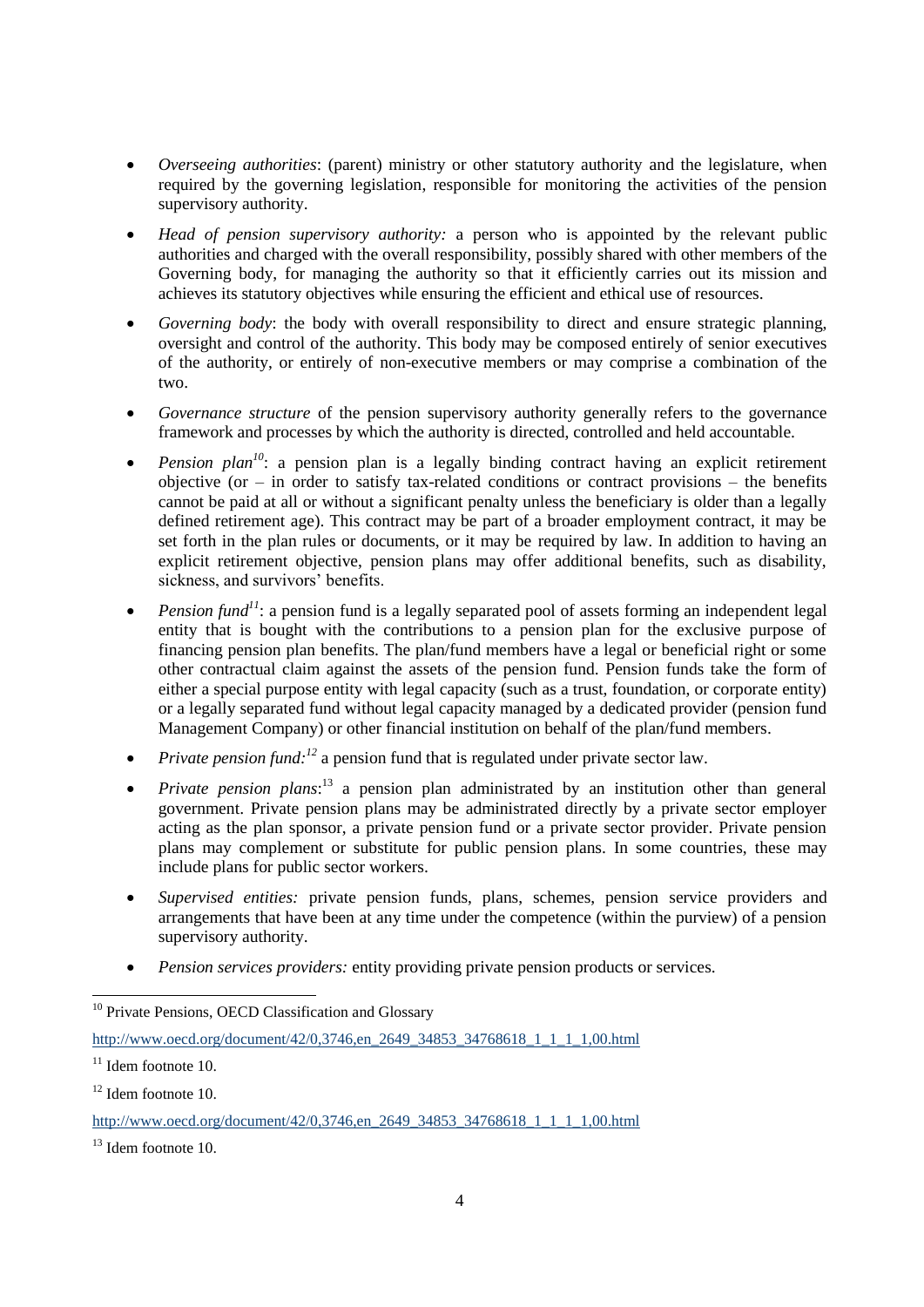11. These good practices are intended to further develop the provisions on governance of the IOPS Principles of Private Pension Supervision which will fully apply. This is particularly relevant for those IOPS Principles which include governance issues such as the IOPS Principle 10 and Principles 2 to 5. These good practices fully recognise relevant law, agreements and requirements on confidentiality with which the pension supervisory authorities have to comply.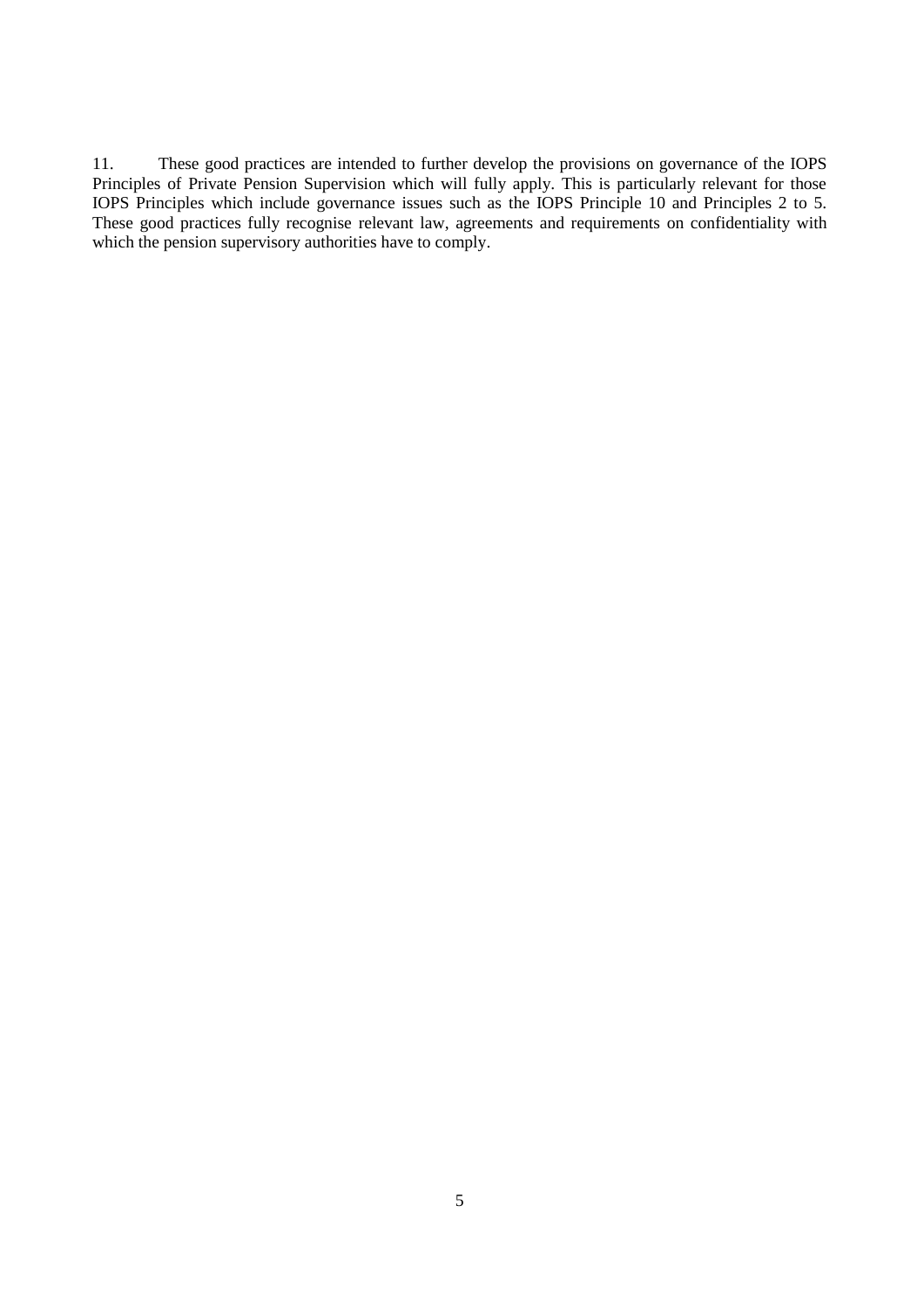**Good Practice 1: Head of the pension supervisory authority and Governing body**

The Head of the pension supervisory authority and its Governing body should be responsible for promoting and putting into practice good governance values and principles within the pension supervisory authority.

Transparent appointment processes and remuneration practices should be in place for the Head of the pension supervisory authority and the Governing body.

1.1 Good governance values ultimately underpin the pension supervisory authority's philosophy, culture, strategies, and decision-making processes and empower strong leadership. The Head and Governing body of the pension supervisory authority take the lead in developing, promoting and upholding the good governance values and principles within the authority and securing adherence to these principles by the staff.

1.2 The governance structure of the pension supervisory authority should be clearly defined. The pension supervisory authority should be overseen by a Governing body of a manageable size, the structure, organisation and composition of which should reflect each authority's specific institutional and governance models.

1.3 The Governing body of the pension supervisory authority should be responsible for its decisions and actions and accountable for its performance to the overseeing authorities.

 $1.4<sup>14</sup>$  The appointment of the Head of the pension supervisory authority and members of the Governing body should take place via explicit procedures and transparent mechanisms. A professional and competence-based selection process ensures that only relevantly qualified candidates are considered for appointment. Other terms and conditions pertaining to the appointment of the Head of the pension supervisory authority and the Governing body, including remuneration policy, should be publicly disclosed. The choice of the candidates should not create actual or future conflict of interest.

1.5 The Head of the authority should be appointed for a fixed term (normally between 3-7 years), possibly renewable. The Governing body Members should be also appointed for a fixed term of service (generally with the possibility of renewal). Efforts should be undertaken to achieve the right balance between continuity of membership of the Governing body and its renewal with new members. Any exceptional early replacement of the Head of the pension supervisory authority and Members of the Governing body for reasons other than non-performance of their duties or in accordance with provisions in relevant legislation should be avoided and reasons for replacement publicly disclosed.

1.6 The remuneration policy, including bonuses, pertaining to the Head of the pension supervisory authority and the Governing body should be set in a clear and transparent manner and disclosed publicly.

 $\overline{a}$ 

<sup>&</sup>lt;sup>14</sup> IOPS Principle 2 of Private Pension Supervision - Independence - to be fully implemented under this section.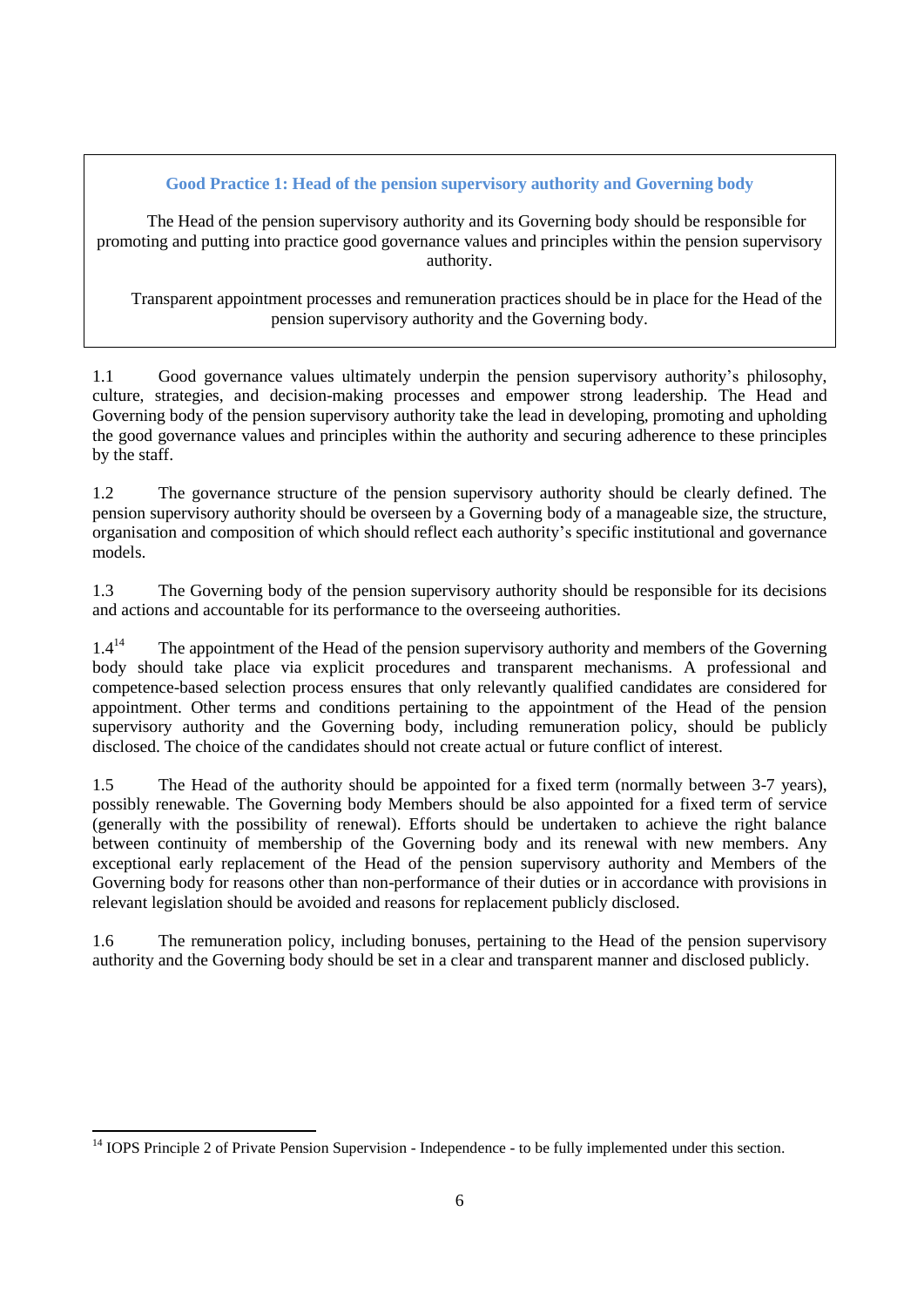## **Good Practice 2: Decision making processes**

The pension supervisory authority should have well documented decision making processes and operational procedures including a clear division of responsibilities for supervisory decisions with serious impact.

The supervisory authority's staff should have indemnity and protection from civil actions and the personal liability of the supervisory staff should be limited.

2.1 Decisions within the pension supervisory authority should be developed and taken in line with, and to support, high-level objectives and strategic orientations of the authority and have regard to the medium and long term and should be based on good quality information and, where necessary, advice.

2.2 The pension supervisory authority should regularly review its supervisory decisions to ensure they are aligned with the organisation's purpose and contribute to the attainment of the best results for the supervisory service users and the general public.

2.3 The decision making processes within the pension supervisory authority should be adequately detailed and documented in internal procedures. Documentation should outline all stages and processes in the development, taking, reviewing and signing off of a final decision to ensure that the decisions are taken in strict conformity with internal procedures and respect the requirements of the governing legislation, regulations and the Governing body policies.

2.4 Taking supervisory decisions with serious impact on supervised entities, such as the introduction of enforcement action/use of sanctions, etc., should in principle involve functional separation of duties between those proposing such decisions and those approving these decisions.

2.5 Appropriate procedural safeguards should also be available to prevent irregularities arising in the conduct of operations, decision making and review processes.

2.6 Major decisions taken by the Governing body/senior executives within a pension supervisory authority should be announced and explained to the supervised entities and the public, subject to confidentiality requirements.

2.7 The personal liability of the supervisory authority's staff should be limited in relation to carrying out their duties in good faith.

2.8 Supervisory staff should have indemnity and protection from civil actions and ensuing costs when defending their actions while on duty.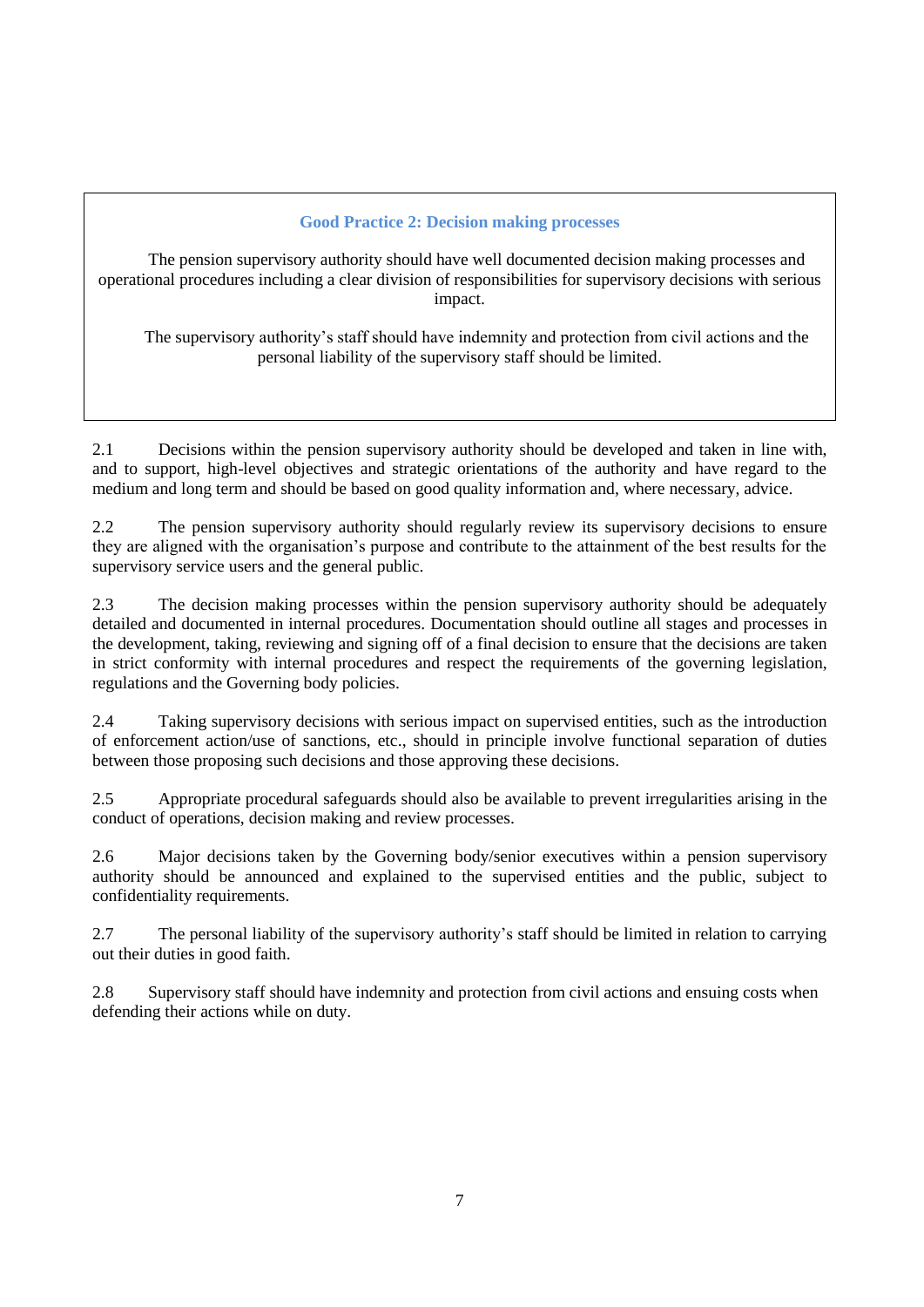# **Good Practice 3: Internal controls and internal and external audits**

The pension supervisory authority should establish and maintain effective internal controls and should be subject to regular independent internal and external audits.

3.1 The Head of the pension supervisory authority and the Governing body should have primary responsibility for and strongly support and guide the overall internal control systems of the pension supervisory authority that ensure the proper and efficient functioning of the authority.

3.2 Risk management programmes (including risk assessment) should be developed and implemented as a part of larger supervisory review/control processes to identify and evaluate emerging risks to which the authority is confronted, and to devise appropriate strategies/responses to mitigate these risks.

3.3 A comprehensive internal control system should cover the full range of the authority's activities, operating programmes and responsibilities, allowing for irregularities or weaknesses detected to be promptly and efficiently corrected. Suitable oversight mechanisms should be in place when the supervisory authority outsources its functions to third parties or hires outside experts (to be subject to the same professional standards and confidentiality rules as the supervisory staff).

3.4 The primary focus of internal controls should be on the careful assessment and measurement of the risks facing the authority and the prioritisation of cases representing the highest potential risk to the achievement of the authority's statutory objectives. Examples of some of the other issues which could be covered by internal controls include: adherence by the staff to rules (pension law, regulations) and internal procedures; the safeguard of assets/resources and information, timeliness and quality of production/record of financial, management, and supervisory information; proper collection, safeguarding, disclosure and transfer of confidential information.

3.5. The internal control systems, including policies, procedures and activities, should be carefully planned, well-designed and be clearly documented and effectively communicated throughout the authority, remain cost-effective, flexible and adaptable to the changes in the external and internal environment and be subject to periodic assessments (especially in volatile periods).

3.6 An effective and objective internal audit function should be part of the authority's internal control system. Some of the topics which could be covered by the internal audit are: reviewing the consistency and transparency of the decision making process; checking strict adherence to rules and management policies by supervisory staff; measuring and assessing the efficiency and effectiveness of the overall internal control system and making recommendations to the Governing body/senior management how to improve the internal controls system and to correct any irregularities observed.

3.7 The Head of the pension supervisory authority and/or the Governing body should ensure the operational independence of the internal audit function.

3.8 In addition to internal audits, external audits should be performed by a separate auditor. External audits could cover a range of issues, and are used, amongst others, to verify compliance with the principle of legality (law, regulations, administrative acts/procedures); to monitor consistency and the efficiency of the operating model and management process; to audit the authority's financial statements; to check, if deemed necessary, the effectiveness of the supervisory authority's internal control systems, including the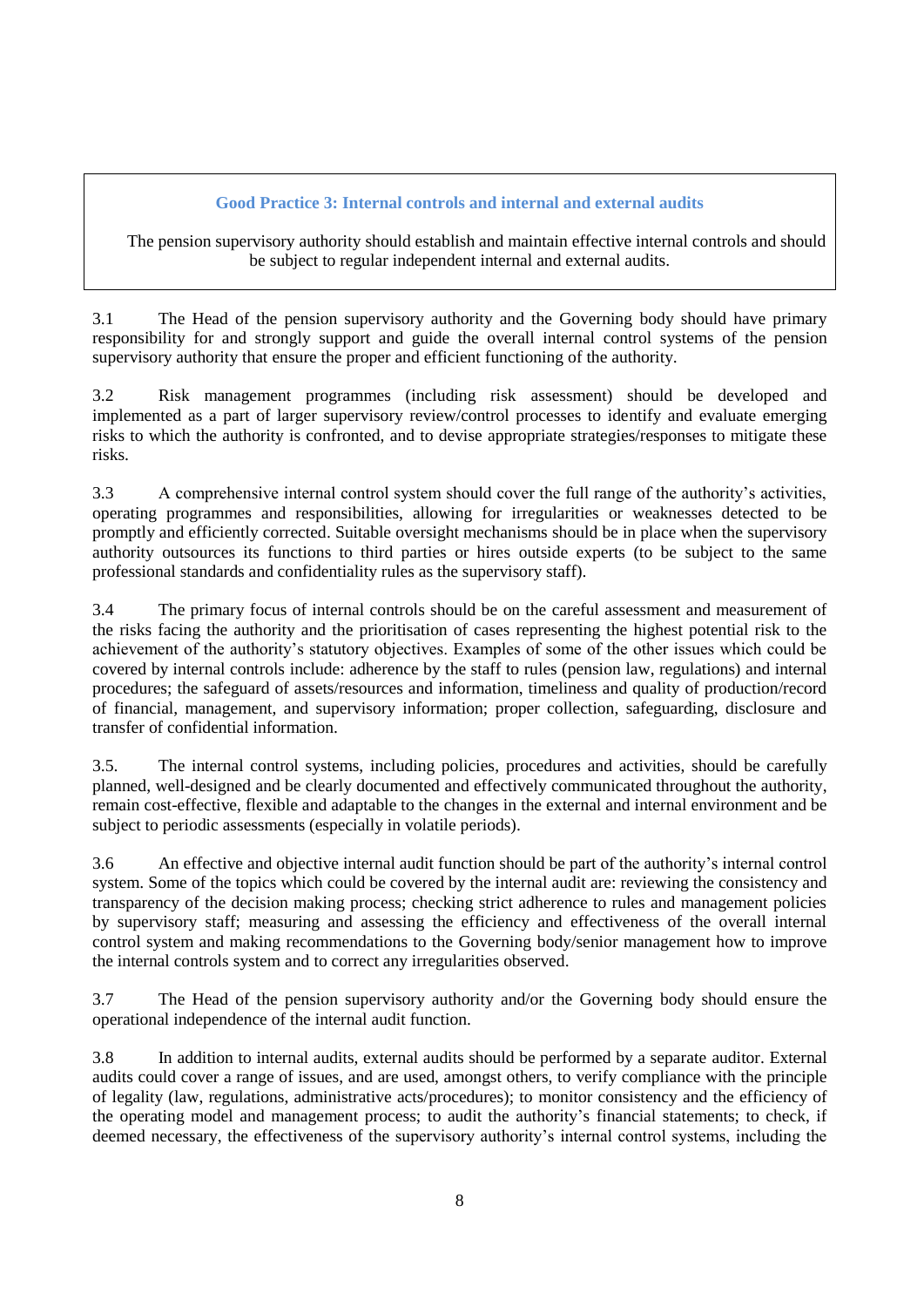proper functioning of internal audits; and to suggest, where relevant, corrective actions/responses to audit findings.

# **Good Practice 4: Code of conduct and managing conflicts of interest**

The pension supervisory authority should establish and adhere to its own code of conduct aimed at all employees, including the Governing body and the senior executive management, and should have an efficient conflict of interest resolution policy.

4.1 A code of conduct should consolidate the key principles of efficient governance, and norms and value of ethical behaviour. Adherence to shared good governance values is a central part of an authority's corporate culture, underpinning its processes for decision making and execution of its strategy as well as behaviour within the pension supervisory authority.

4.2 The pension supervisory authority should establish its own code of conduct for all staff members of the pension supervisory authority. If deemed appropriate, a separate code could be established for the Governing body and senior executive management.

4.3 The code of conduct should be available and easy to access by all staff members of the pension supervisory authority. For transparency purposes, it could also be publicly available on the authority's web-site.

4.4 The code of conduct should include provisions on staff relations with the entities overseen by the authority, market players, ethical behaviour and conduct principles of staff, acceptance/giving of gifts and hospitality, use of resources and treatment of confidential information.

4.5 Policies on conflict of interests (whether personal or professional, such as holding equity investments in supervised entities, having an interest/business relationship with the regulated/supervised entity, etc.), their adequate disclosure and settlement process should be in place, as a part of code of conduct or set as a separate document. Policies on conflict of interest should be regularly reviewed to address new potential conflicts and/or incorporate any other relevant amendments.

4.6 Full adherence and strict observance and compliance with the code of conduct by all staff members should remain mandatory for the whole duration of employment or appointment and after for a defined period, if required. A breach of the code provisions may under defined circumstances (e.g. outlined in an intervention ladder) entail a disciplinary action, including dismissal, if appropriate.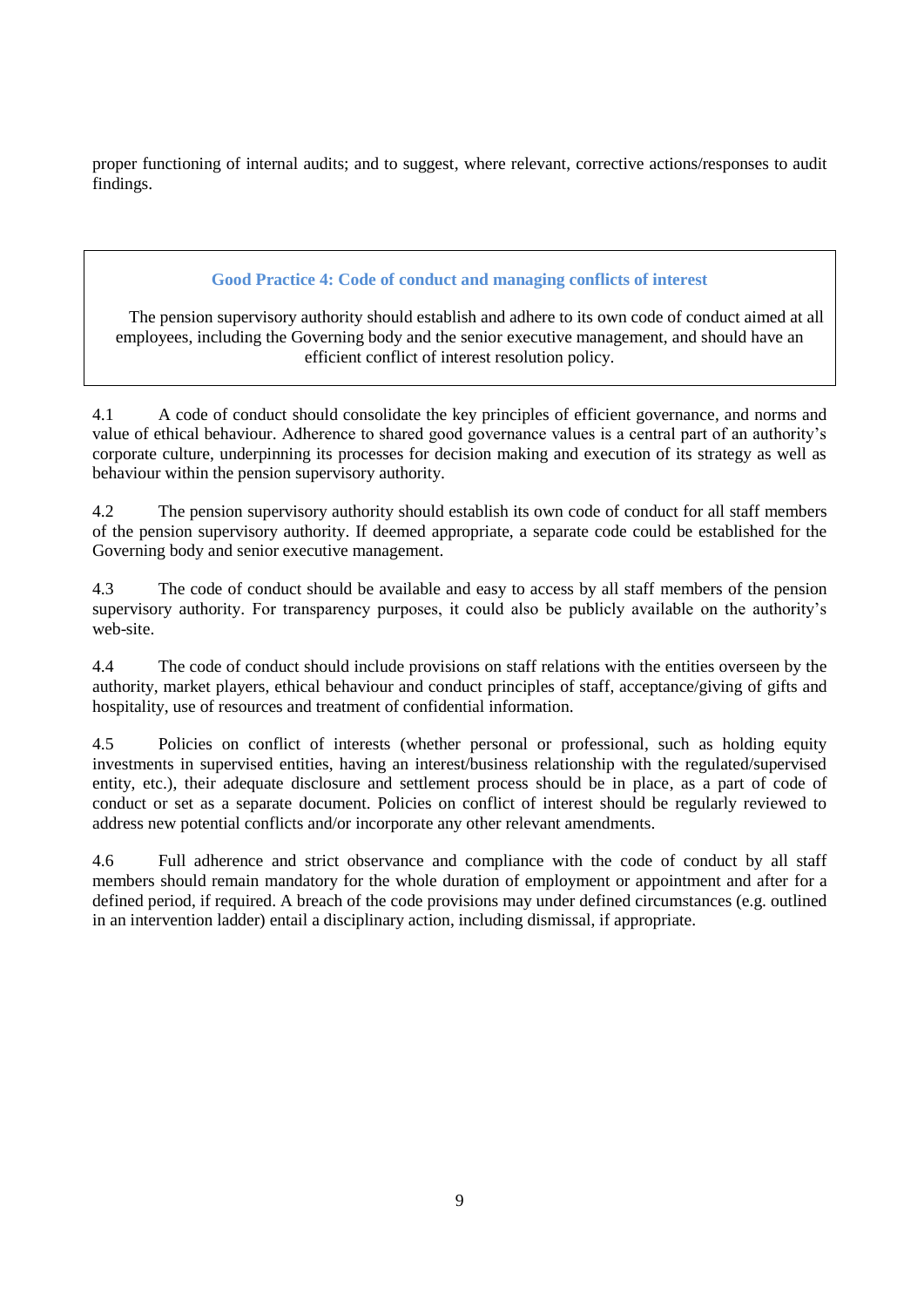## **Good Practice 5: Appeal procedures**

Appeal procedures should be made available for settling disputes arising between supervised entities and the pension supervisory authority.

5.1 Statutory procedures (including administrative appeal processes and judicial reviews) should be put in place for supervised entities to correct, review and appeal against decisions taken by the pension supervisory authority, if considered inconsistent with legal provisions.

5.2 The pension supervisory authority should provide supervised entities with a formal internal review process of supervisory decisions with serious impact. Such process may offer an alternative dispute resolution process prior to any administrative and judicial review.

## **Good Practice 6: Performance measurement and training**

The pension supervisory authority should be subject to regular performance evaluation against its stated goals and objectives. Tailored training should be provided to the supervisory staff to optimise their performance.

6.1 The Governing body of the pension supervisory authority should establish internal performance evaluation procedures within the authority to regularly monitor and assess the way management and operational activities are conducted to evaluate the achievement of the authority's identified goals and priorities.

6.2 The evaluation process should aim to assess both qualitative and quantitative aspects of supervisory activities, including their outcome and impact, and may establish linkages between high-level organisational strategic goals and specific supervisory activities and inputs to attain these objectives (through performance of particular supervisory tasks).

6.3 Sufficient resources (financial and human) should be allocated to monitor the performance of the pension supervisory authority on a regular basis.

6.4 As a part of the evaluation process, specific measurable performance targets and objectives should be set and criteria elaborated to gather performance information for review within a defined timetable.

6.5 In parallel, efforts should be undertaken to increase the level of expertise and knowledge of supervisory staff through the organisation of tailored training programmes to optimise performance, and to increase motivation and retention of staff.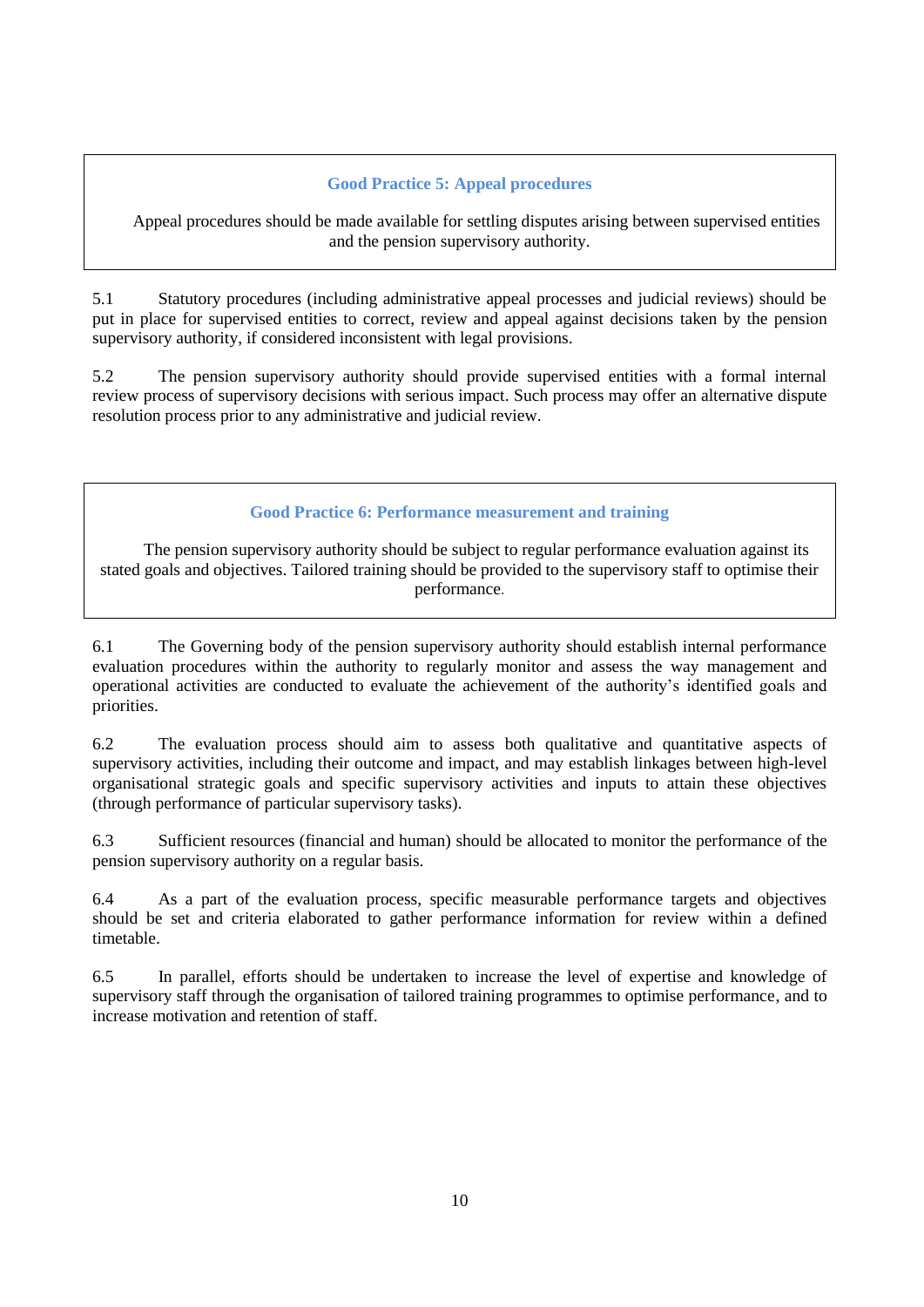# **Good Practice 7: Accountability**

The pension supervisory authority should ensure robust public accountability and transparency in its relationships with the overseeing authorities $15$ .

7.1 The pension supervisory authority should be held accountable for achieving its statutory objectives and efficiently executing its supervisory duties and responsibilities.

7.2 The pension supervisory authority should have an active and planned policy for publishing and reporting on its activities, if appropriate, to the overseeing authorities.

7.3 Regular interactions should be maintained with the overseeing authorities by means of providing regular reporting and exchange of information on the key supervisory activities, performance and internal and external control results. Evaluation feedback is used to review and improve the authority's operational and management efficiency.

7.4 The pension supervisory authority could be subject to special legal requirements, including confidentiality provisions, with regard to the information to be provided and reported to the overseeing authorities.

7.5 The pension supervisory authority may be subject to regular reviews by the legislature and have a responsibility to respond to requests for information and policy briefings, when required by the governing legislation.

# **Good Practice 8: Communication**

The pension supervisory authority should encourage regular and open dialogue and relationships with all stakeholders and the public.

8.1 The Governing body should give a clear statement of the pension supervisory authority's mandate, mission and strategic objectives and supervisory requirements and procedures, accompanied with practical guidance and explanatory information, which are publicly disclosed and easy to access.

8.2 The pension supervisory authority should have a clear policy in communicating and engaging in a meaningful and open exchange of views with stakeholders and the public, observing confidentiality requirements.

8.3 The pension supervisory authority should inform the public and supervised entities of the results of its supervisory work and any future planned activities, subject to confidentiality requirements, and if appropriate could collect views and feedback on the quality of supervisory activities and the satisfaction of stakeholders with the duties performed and supervisory services provided.

<sup>15</sup> <sup>15</sup> Idem footnote 14 - IOPS Principle 2 of Private Pension Supervision – Independence - to be fully implemented under this section.